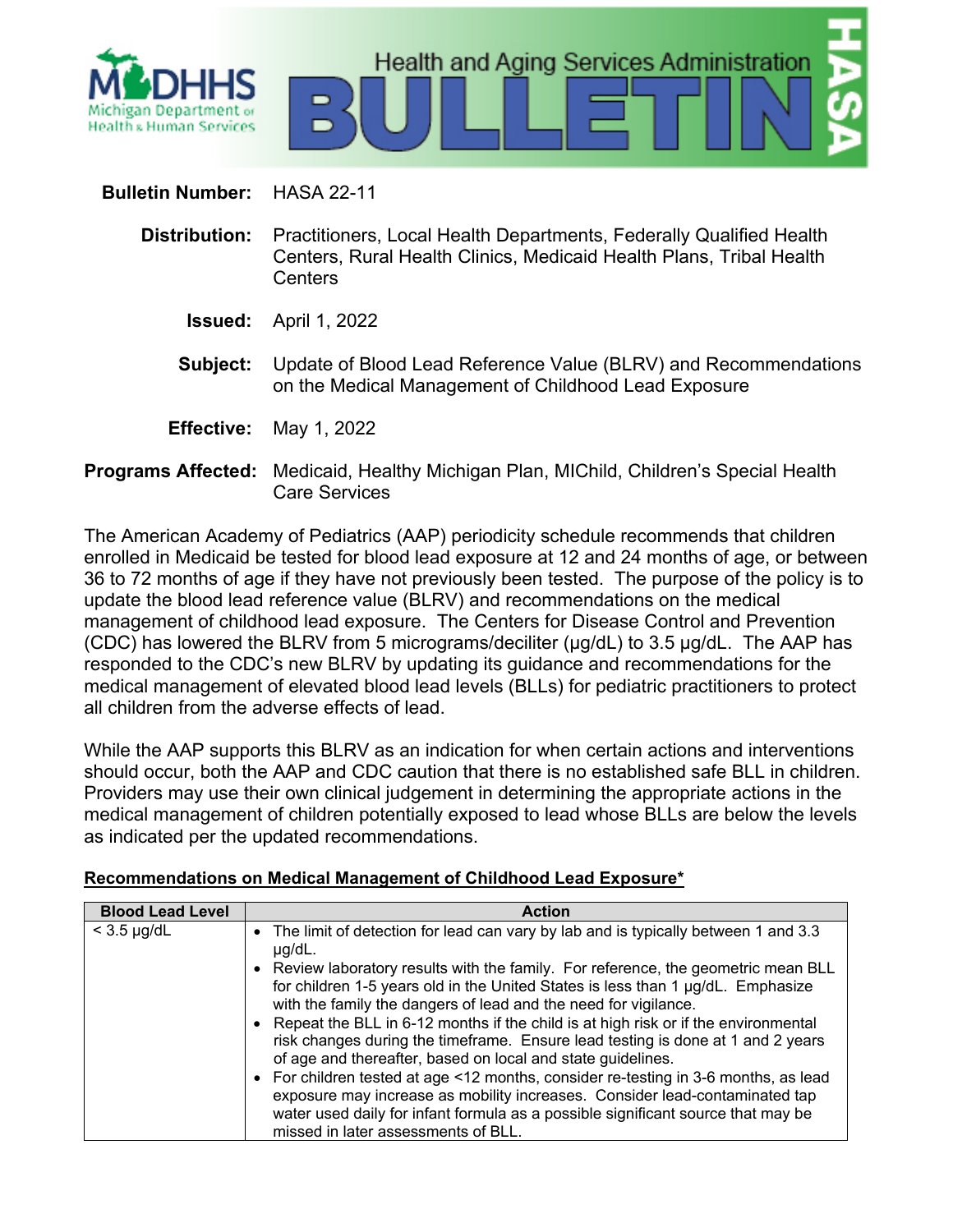| <b>Blood Lead Level</b> | <b>Action</b>                                                                                                                                                                                                                                                                                                                                                                                                                                                                                                                                                                                                                                                                                                                                                                                                                                                                                                                                                                                                                                                                                                                                                                                                                                                                                                                                                                                                                                                                                                                                                                                                                                                                                                                                                                                                                            |
|-------------------------|------------------------------------------------------------------------------------------------------------------------------------------------------------------------------------------------------------------------------------------------------------------------------------------------------------------------------------------------------------------------------------------------------------------------------------------------------------------------------------------------------------------------------------------------------------------------------------------------------------------------------------------------------------------------------------------------------------------------------------------------------------------------------------------------------------------------------------------------------------------------------------------------------------------------------------------------------------------------------------------------------------------------------------------------------------------------------------------------------------------------------------------------------------------------------------------------------------------------------------------------------------------------------------------------------------------------------------------------------------------------------------------------------------------------------------------------------------------------------------------------------------------------------------------------------------------------------------------------------------------------------------------------------------------------------------------------------------------------------------------------------------------------------------------------------------------------------------------|
|                         | Perform routine health maintenance, including assessment of nutrition, physical<br>and mental development, as well as iron deficiency risk factors, as per the<br>recommendations in the AAP Bright Futures Guidelines.<br>Provide preliminary advice about reducing/eliminating exposures (e.g., wash<br>children's hands/toys frequently; damp-mop floors, windows and windowsills;<br>leave shoes at the home's threshold; place duct-tape or contact paper over                                                                                                                                                                                                                                                                                                                                                                                                                                                                                                                                                                                                                                                                                                                                                                                                                                                                                                                                                                                                                                                                                                                                                                                                                                                                                                                                                                      |
|                         | chipping/peeling paint; avoid renovations that may create a dust hazard).                                                                                                                                                                                                                                                                                                                                                                                                                                                                                                                                                                                                                                                                                                                                                                                                                                                                                                                                                                                                                                                                                                                                                                                                                                                                                                                                                                                                                                                                                                                                                                                                                                                                                                                                                                |
| 3.5-14 µg/dL            | Perform steps as described above for levels <3.5 µg/dL.<br>$\bullet$<br>Re-test venous BLL within 1-3 months to ensure the lead level is not rising. If it is<br>stable or decreasing, re-test the BLL in 3 months. Refer patient to the local health<br>department (LHD). Contact the MDHHS Childhood Lead Poisoning Prevention<br>Program at 517-335-8885 and/or the CDC at 800-CDC-INFO (800-232-4636), the<br>National Lead Information Center at 800-424-LEAD (5323), or the national<br>Pediatric Environmental Health Specialty Unit (PEHSU) network<br>(pehsu@aap.org) for resources regarding lead-poisoning prevention.<br>• Take a careful environmental history to identify potential sources of exposure.<br>Consider young siblings and other children who may be exposed. If lead paint in<br>older homes is the exposure concern, advise that lead paint abatement is the best<br>solution, and refer the family to the LHD for resources and information.<br>Provide nutritional counseling related to calcium, vitamin D, and iron. In addition,<br>recommend having fruit at every meal, as iron absorption quadruples when taken<br>with vitamin C-containing foods. Encourage the consumption of iron-enriched<br>foods (e.g., cereals, meats). Some children may be eligible for Special<br>Supplemental Nutrition Program for Women, Infants, and Children (WIC) or other<br>nutritional resources.<br>Ensure iron sufficiency with adequate laboratory testing (complete blood count<br>[CBC], ferritin, and reticulocyte count) and treatment per AAP guidelines.<br>Consider starting a multivitamin with iron or iron supplementation as indicated.<br>Perform structured developmental screening evaluations at child health<br>maintenance visits per recommendations in Bright Futures Guidelines, and, if |
|                         | indicated, refer to therapeutic and special educational programs (e.g., Early<br>Intervention Program or Individualized Education Plan), as lead's effect on                                                                                                                                                                                                                                                                                                                                                                                                                                                                                                                                                                                                                                                                                                                                                                                                                                                                                                                                                                                                                                                                                                                                                                                                                                                                                                                                                                                                                                                                                                                                                                                                                                                                             |
| 15-44 µg/dL             | development may manifest over years.<br>Perform steps listed above for levels 3.5-14 µg/dL. Report results to the LHD.<br>$\bullet$<br>Determine if there are any symptoms which may be subtle and can include<br>$\bullet$<br>anorexia and abdominal discomfort.<br>Confirm BLL with venous sample within 1 to 2 weeks, or more rapidly for higher<br>levels.                                                                                                                                                                                                                                                                                                                                                                                                                                                                                                                                                                                                                                                                                                                                                                                                                                                                                                                                                                                                                                                                                                                                                                                                                                                                                                                                                                                                                                                                           |
|                         | • Work with the family to identify and remove potential lead sources. Refer to the<br>LHD to conduct home investigation to assess for the lead source.<br>Additional specific evaluation of the child, such as an abdominal x-ray, should be<br>considered based on the environmental investigation and history (e.g., pica for<br>paint chips, mouthing behaviors). Gastrointestinal decontamination may be<br>considered if radio-opaque foreign bodies consistent with ingested lead are<br>visualized on x-ray. Any treatment for BLL in this range should be done in<br>consultation with an expert.<br>Contact your regional PEHSU or the Michigan Poison and Drug Information<br>Center (MiPDC) at 1-800-222-1222 for guidance.                                                                                                                                                                                                                                                                                                                                                                                                                                                                                                                                                                                                                                                                                                                                                                                                                                                                                                                                                                                                                                                                                                   |
| $>44$ µg/dL             | • Follow above guidance for BLL 15-44 µg/dL. Report results to state and local<br>health authorities.<br>Confirm the BLL with repeat venous lead level within 48 hours or more rapidly for<br>higher levels.<br>Obtain a CBC, electrolytes, blood urea nitrogen, creatinine, liver transaminase<br>enzyme levels, and urinalysis in anticipation of chelation therapy.                                                                                                                                                                                                                                                                                                                                                                                                                                                                                                                                                                                                                                                                                                                                                                                                                                                                                                                                                                                                                                                                                                                                                                                                                                                                                                                                                                                                                                                                   |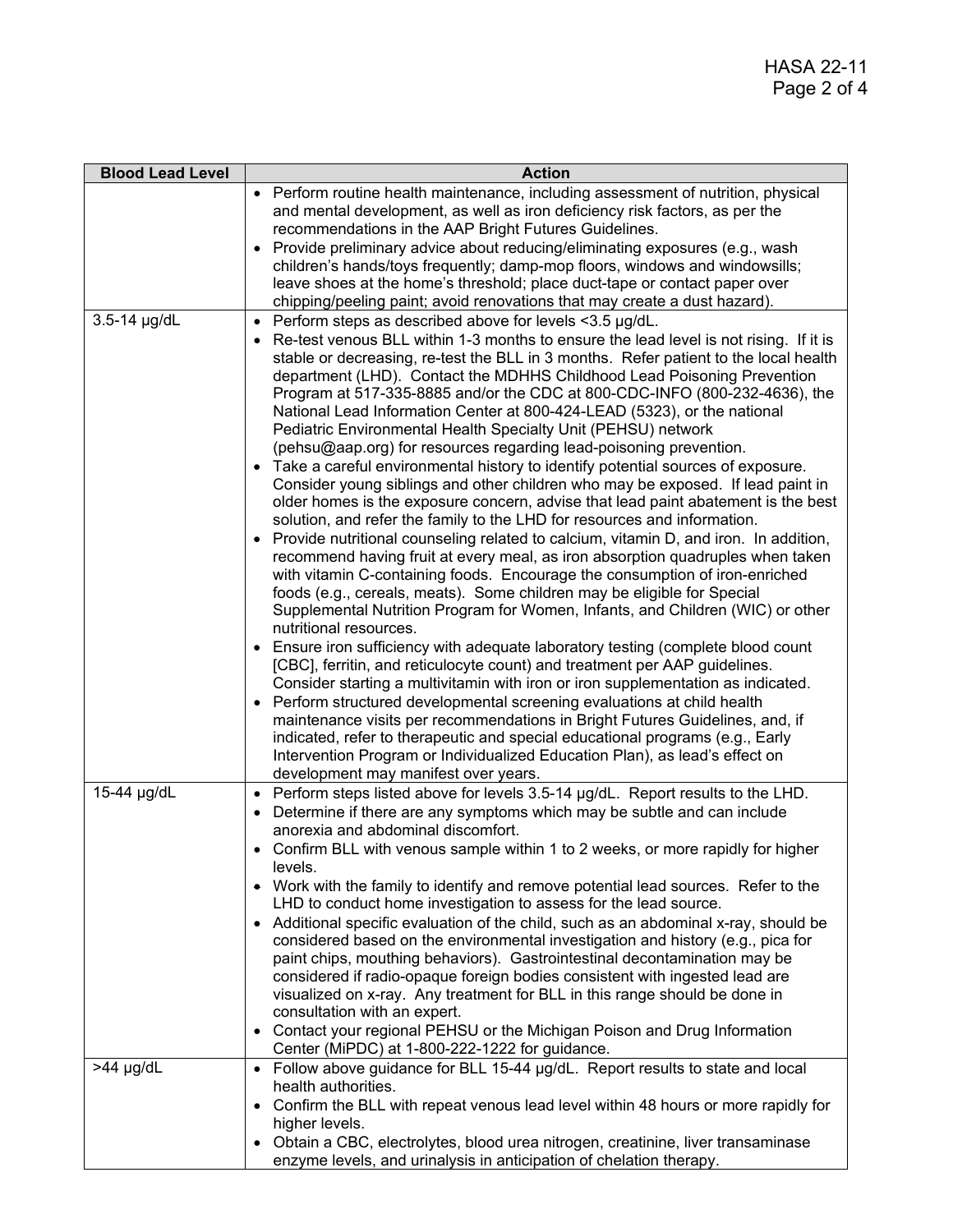| <b>Blood Lead Level</b> | <b>Action</b>                                                                                                                                                                                                                                                                                                                                                                                                                                                                                                                                                                                                                                                                                                                                                                                                                                                                                                                                                                                                                                                                                                                                                                                                                                                                                                                                                                                                                                                                                                                                                                                                                                                                                                                                                                                                                                                                                                                                                                                                                                                               |
|-------------------------|-----------------------------------------------------------------------------------------------------------------------------------------------------------------------------------------------------------------------------------------------------------------------------------------------------------------------------------------------------------------------------------------------------------------------------------------------------------------------------------------------------------------------------------------------------------------------------------------------------------------------------------------------------------------------------------------------------------------------------------------------------------------------------------------------------------------------------------------------------------------------------------------------------------------------------------------------------------------------------------------------------------------------------------------------------------------------------------------------------------------------------------------------------------------------------------------------------------------------------------------------------------------------------------------------------------------------------------------------------------------------------------------------------------------------------------------------------------------------------------------------------------------------------------------------------------------------------------------------------------------------------------------------------------------------------------------------------------------------------------------------------------------------------------------------------------------------------------------------------------------------------------------------------------------------------------------------------------------------------------------------------------------------------------------------------------------------------|
|                         | • Abdominal x-ray should be done to look for radio-opaque foreign bodies<br>suggestive of recent ingestion as this may change management. Consider<br>gastrointestinal decontamination if radio-opaque foreign bodies consistent with<br>ingested lead are visualized on x-ray.<br>Emergently admit all symptomatic children to a hospital; if there is evidence of<br>significant central nervous system pathology, consider pediatric intensive care<br>unit admission. If asymptomatic, consider hospitalization and/or chelation therapy<br>(managed with the assistance of an experienced provider). Chelation in the<br>context of ongoing exposure is ineffective and may result in increasing lead levels<br>in the central nervous system. Factors that may influence management include<br>the status of the home with respect to lead hazards, ability to isolate the lead<br>source, family social situation, and chronicity of the exposure. An elevated blood<br>zinc-protoporphyrin level (ZPP) can confirm either an iron-deficiency anemia as a<br>comorbidity in the lead-poisoned child or, if there is no iron deficiency present, a<br>more chronic lead exposure. Contact your regional PEHSU or MiPDC at (1-800-<br>222-1222) for assistance.<br>Prior to initiating chelation therapy for outpatient therapy, it is critical that the<br>home environment is inspected, temporary mitigation measures applied, and<br>preferably demonstration of stable or down trending lead levels indicating the<br>primary source of lead exposure has been removed prior to starting chelation<br>therapy. There is a risk of worsening lead exposure if chelation therapy continues<br>in a residence with persistent lead hazards. It is expected, after a course of<br>chelation therapy, that the BLL will rebound as the lead re-equilibrates. After<br>chelation is completed, continue to follow the child until the BLL declines steadily;<br>consider occurrence of re-exposure if the BLL remains stable or rebounds above<br>pre-chelation levels. |
| * Notes:                | Table and recommendations adopted from the AAP and the PEHSU.                                                                                                                                                                                                                                                                                                                                                                                                                                                                                                                                                                                                                                                                                                                                                                                                                                                                                                                                                                                                                                                                                                                                                                                                                                                                                                                                                                                                                                                                                                                                                                                                                                                                                                                                                                                                                                                                                                                                                                                                               |

• No level of lead in the blood is safe.

# **Blood Lead Exposure Follow-up and Case Management Services**

Many LHDs provide blood lead exposure follow-up, including case management services and environmental investigations. Case management services for children with a BLRV of 3.5 µg/dL or greater are covered under the Children's Special Health Care Services (CSHCS) case management services benefit. Beneficiaries are eligible for a maximum of six billing units per year. Children do not need to be enrolled in CSHCS to access this case management benefit. (Refer to the Additional Information on Blood Lead Testing subsection [Benefits Section] of the Local Health Departments Chapter and the Case Management Benefit subsection [Benefits Section] of the Children's Special Health Care Services Chapter of the Michigan Department of Health and Human Services [MDHHS] Medicaid Provider Manual for more information.)